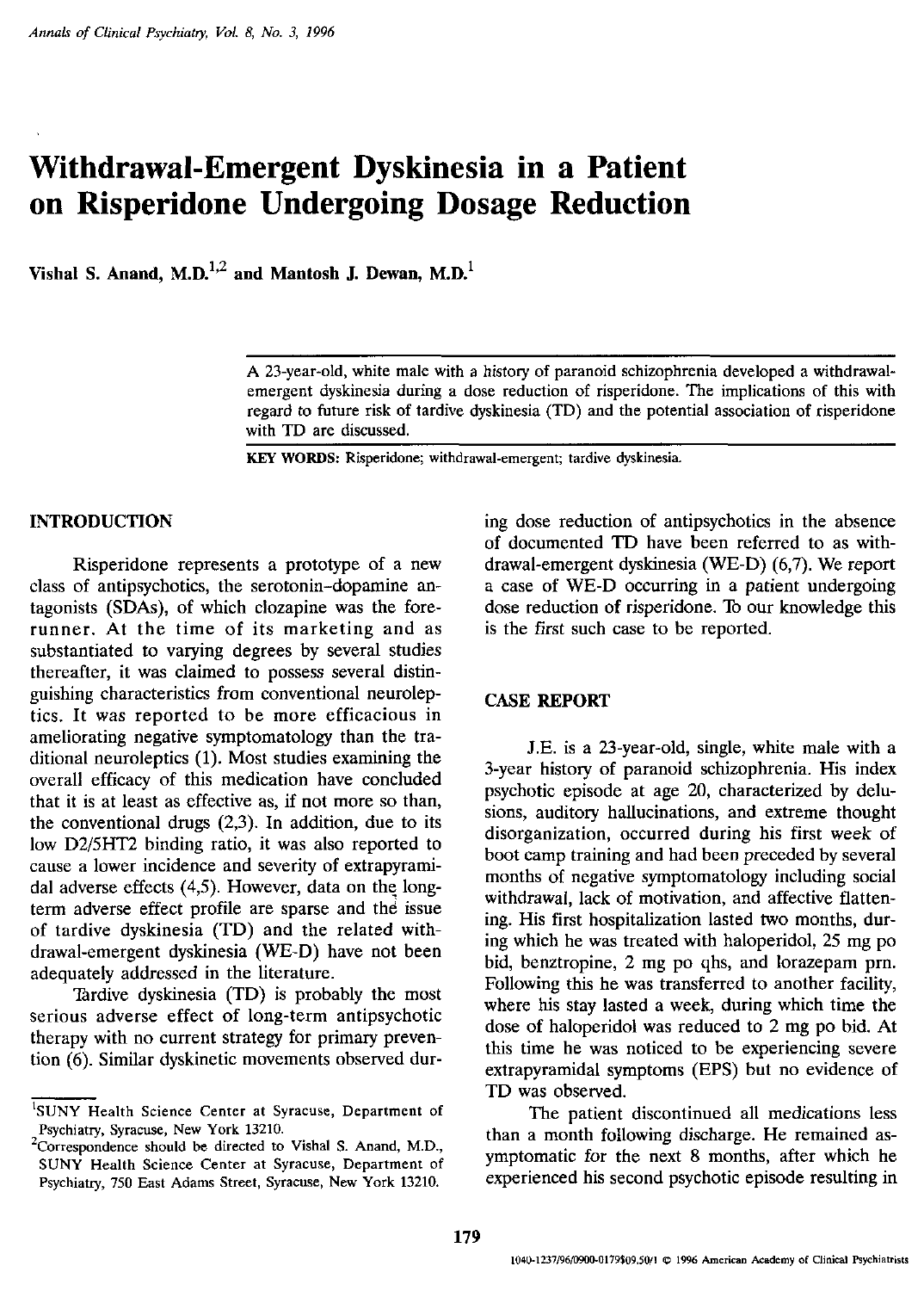another 2-month-Iong hospital stay during which he was initially tried on escalating doses of perphenazine (up to 40 mg/day), When no response was seen he was then switched to haloperidol, 10 mg po bid. with good results. Again, he discontinued all medications in a month following discharge. He remained asymptomatic for the next year and a half before experiencing his third psychotic episode at age 22 in August 1995.

Once again the patient was hospitalized and this time started on risperidone, 1 mg po bid, with doses gradually escalating, by 1 mg/day every 4-5 days. A maximal dose of 8 mg/day was used, which adequately controlled the acute psychosis. However, the patient experienced an unusually distressful degree of neck and back stiffness, was moderately rigid, and constantly complained of an ache in his scalp in a "cap"-like distribution. Benztropine was used at increased doses up to 6 mg/day in an attempt to ameliorate these symptoms but relief was only partial and was accompanied by severe anticholinergic side effects including dry mouth, blurred vision, and urinary hesitancy. Two strategies were employed sequentially to manage this situation. First, the dose of risperidone was gradually reduced to 6 mg/day, the rate of reduction being 1 mg every 4-5 days. This provided partial relief from the EPS. Second, benztropine was discontinued and amantadine was started at a dose of 100 mg po bid, increasing to a total of 300 mg/day within a week. This further improved the EPS and provided further relief from anticholinergic effects. The patient was discharged on the above medications at the stated doses. At no time during the inpatient stay were any movements indicative of TD noted.

During the following several weeks the patient was seen weekly at the outpatient clinic. Due to persistent EPS the dose of risperidone was further decreased to 5 mg/day. Soon he began to complain of persistent depressive symptoms and was rehospitalized for treatment of depression 3 months after the onset of the third psychotic episode.

In the course of this hospitalization (he is now age 23) he was started on increasing doses of venlafaxine, up to 250 mg/day, with good results. In addition, the dose of risperidone was further dropped to 4 mg/day, and amantadine reduced to 100 rng bid. Within 4 days of the reduction in the dose of risperidone the patient was noted to develop a thick tongue, which frequently protruded out of his mouth and was associated with significant puckering and smacking of

his lips. These movements remained fairly severe for approximately a week and then gradually decreased in frequency and severity. They were clearly exacerbated in anxiety-provoking situations, though the patient did not seem to be alarmed by them. A tongue tremor was also noted. Benztropine was restarted to treat EPS and the dose increased to 3 mg/day coincident with the waning of the buccolingual movements. The patient was also started on clonazepam, 0.5 mg po bid, to treat anxiety and restlessness. At the time of discharge the patient still had occasional tongue protrusion with rare lip-smacking.

## DISCUSSION

The broad differential diagnosis of the hyperkinetic buccolingual movements described in the above case includes an antipsychotic-induced dyskinesia, dyskinesia induced by other drugs (e.g., levodopa, tricyclics, amphetamines), dyskinesia induced by other illnesses (e.g., hypothyroidism, SLE), hereditary conditions (Huntington's chorea, Wilson's disease), idiopathic conditions (e.g., Tourette's syndrome), and miscellaneous conditions (e.g., dental problems) (11). However, the nature of the phenomenology, associated clinical circumstances, and temporal profile and absence of other probable etiologies clearly implicated the antipsychotic risperidone in the causation of these movements. The fact that the phenomenon occurred in the context of concurrent administration of amantadine and venlafaxine did not weaken our case. Though amantadine augments dopamine activity and could theoretically lower the threshold for such a syndrome, no amantadine-related dyskinesias have been reported based on review of the existing literature by computer search. It would not be expected for venlafaxine to affect the threshold for a dyskinesia. Tardive dyskinesia has often been observed to develop after long-term exposure to conventional neuroleptics (5), though most studies thus far have failed to establish a definite relationship between the occurrence of TD and the specific neuroleptic dose and/or duration of treatment (12,13). Other risk factors include old age, female sex, affective disorders, and possibly organic brain disease (7,14,15). Given our patient's treatment, epidemiological and disorder profile, TD is unlikely. His exposure to neuroleptics was sporadic (total of , 3 to 4 months over a period of 3 years) and was certainly not long term. To our knowledge there has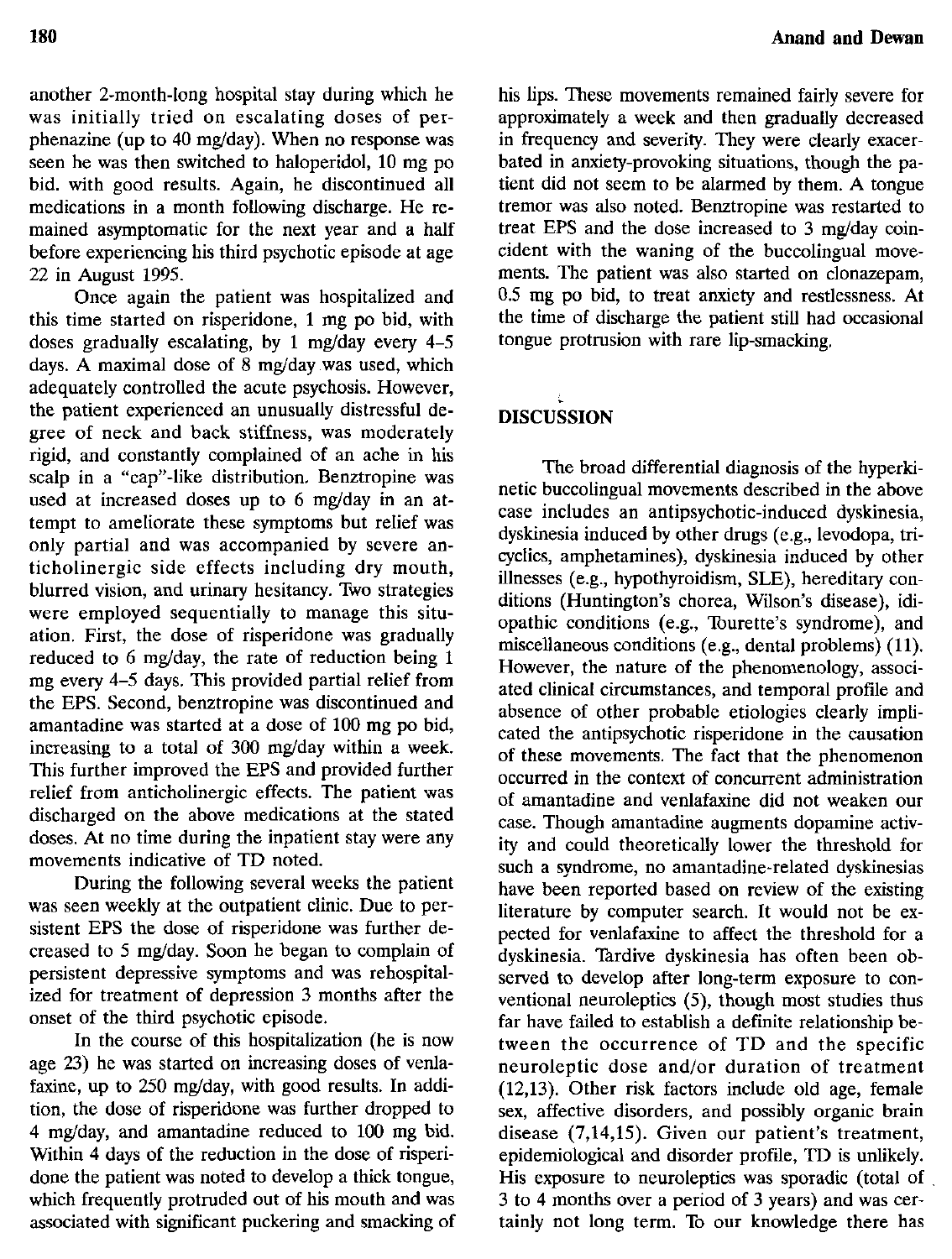## WE-Dyskinesia During Risperidone Dose Reduction

been only once case report of TD developing in a patient while on risperidone (8). Even in that case, a long history of conventional neuroleptic use pre cluded the clear correlation of TD and current risperidone use.

Withdrawal-emergent dyskinesia refers to the development of abnormal movements during antipsychotic dose reduction in patients who do not already have a diagnosis of persistent TD (6). Both past and recent literature on the subject is sparse. Earlier investigators have attempted to characterize the phenomenon and explain its significance (10,14). A more recent study (6) found statistically significant differences between patients with TD/WE-D and those without and significant similarities between patients with persistent TO and WE-D. These investigators hypothesized that the presence of WE-O may predict a vulnerability to the development of persistent TD and may, in fact, represent an early manifestation of TO. This is in contrast to the previous belief that WE-D typically remitted spontaneously in a few weeks or months (5). A caveat in the current data involves differentiation of new-onset WE-D from unmasking of persistent TO (covert dyskinesia). This appears to be inapplicable to the case in question since our patient never showed evidence of TO even during long medication-free intervals.

We are unaware of previous reports of cases where risperidone was clearly implicated in the development of WE-D. If we are to assume that WE-D and TO actually exist on a continuum of severity, this case raises an interesting paradox given the fact that risperidone has actually been shown to possess antidyskinetic properties (9). The Canadian Multicenter Risperidone Study confirmed that risperidone possessed significant antidyskinetic properties in patients with at least moderately severe TO and that doses of 6 mg/day were effective for the buccolingual movement (BLM) syndrome, a form of TO that has a greater tendency to be irreversible.

Several features are noteworthy in this case. First, our patient was exceptionally sensitive to neuroleptics, suffering from severe EPS even on low doses of traditional neuroleptics and on recommended doses of risperidone (2). Previous studies indicate that the development of EPS may be a powerful predictor of development of TD (14,16), putting our patient at risk for persistent TO. Second, the fact that administration of benztropine to treat EPS did not exacerbate the WE-D lends support to the current thinking that the previously supposed positive association of anticholinergic drugs and TO may in fact be spurious (7,17). Third, benzodiazepines have been studied as possible treatment options for TD (18,19). Our patient was receiving clonazepam for treatment of anxiety at the time of development of WE-D. This, however, may not be conclusive since studies have usually cited the use of higher doses.

Some questions remain unanswered. It is unclear why a similar WE-D did not appear during the initial dose reductions from 8 to 6 mg/day and then again from 6 to 5 mg/day, One possible explanation could be the presence of severe depressive symptoms during the latter dose reduction (5 to 4 mg/day), since affective illness has been cited as a risk factor for TD (7,14,15). The greatest dilemma now, however, is regarding the next step in management. This involves a choice between continuing on risperidone at the same or a lower dose (assuming that the psychosis continues in remission as it is now) or switching over to clozapine and dealing with its attendant management issues and risks.

In summary, we have presented a case of WE-D developing during dose reduction of risperidone and raised questions regarding its role in causing and/or treating TD. Further long-term studies are required before firm conclusions can be drawn.

#### REFERENCES

- 1. Janssen Study Group: Risperidone versus haloperidol versus placebo in the treatment of chronic schizophrenia Janssen Clinical Research Report RIS-INT-3, November 1991
- 2. Livingston MG: Risperidone, Lancet 1994; 343:457-460
- 3. Marder SR: General experience with risperidone. 1 Clin Psychiatry Monogr 1995; 13(1):35-37
- 4. Chouinard G, Jones B, Remington G, *et al.:* A Canadian multicenter placebo controlled study of fixed doses of risperidone and haloperidol in the treatment of chronic schizophrenic patients. J Clin Psychopharm 1993; 13:25-40
- 5. Van Kammer DP, Marder SR: Dopamine receptor antagonists,In: Kaplan HI, Sadock BJ, eds. Comprehensive Textbook of Psychiatry, 6th ed, Baltimore, MD, Williams and Wilkins; 1994:1987-2022
- 6. Schultz S, Miller D, Gupta S, *et al:* Withdrawal-emergent dyskinesia in patients with schizophrenia during antipsychotic discontinuation, Bioi Psychiatry 1995; 38(11):713-719
- 7. Casey D: Neuroleptic-induced acute extrapyramidal symptoms and tardive dyskinesia. Psychiatr Clin North Am 1993; 16(3):589-610
- 8. Addington D, Toews J, *et al.:* Risperidone and tardive dyskinesia: A case report. J Clin Psychiatry 1995; 56(10):484-485
- 9. Chouinard G: Effects of risperidone on tardive dyskinesia: An analysis of the Canadian multicenter risperidone study. J Clin Psychopharm 1995; 15(1) (Suppl 1):365-445
- 10. Gardos G, Cole J, Tarsy D: Withdrawal syndromes associated with antipsychotic drugs. Am J Psychiatry 1978; 135:1321-1324